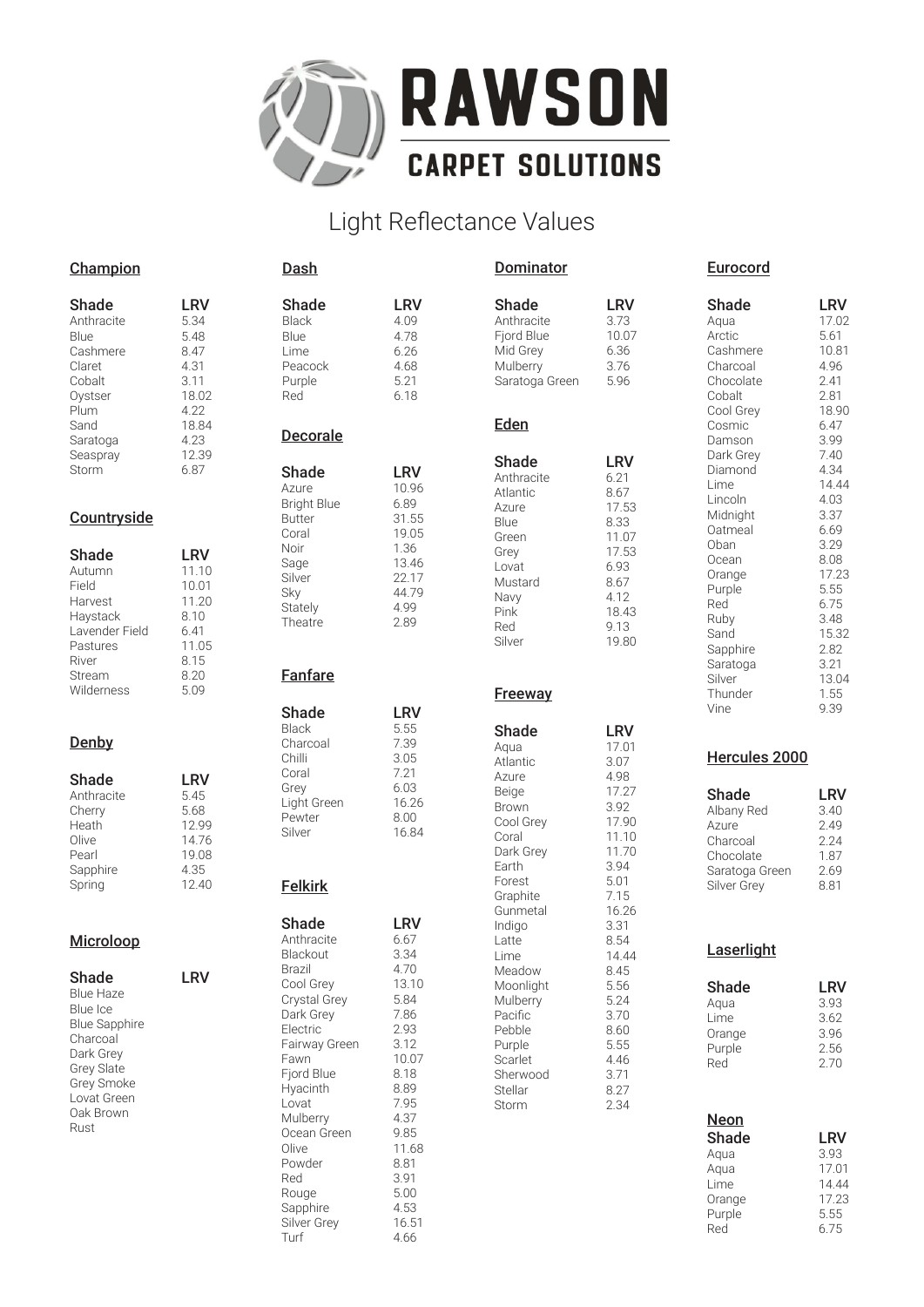

# Light Reflectance Values

| Shade      | LRV   |
|------------|-------|
| Black      | 1.25  |
|            |       |
| Bunker     | 26.30 |
| Burgundy   | 3.83  |
| Core Grey  | 12.40 |
| Fjord Blue | 6.40  |
| Grass      | რ 76  |
| Navy       | 248   |
| Olive      | 6.62  |
| Red        | 944   |
| Terracotta | 4 61  |

| . .  |
|------|
| 9.44 |
| 4.61 |
|      |
|      |
|      |

#### **Spikemaster**

| Shade          | LRV   |
|----------------|-------|
| Bronze         | 5.07  |
| Charcoal       | 3.56  |
| Cobalt         | 272   |
| Cotswold       | 4.82  |
| Fjord Blue     | 8.09  |
| Lovat          | 799   |
| Mid Grev       | 5.09  |
| Red            | 4.75  |
| Sandstone      | 15.32 |
| Saratoga Green | 5.29  |
| Wild Berry     | 5.12  |

### Reed Shade LRV Beige **Blue** Green Grey Indigo

**Signal** 

| Shade         | LRV   |
|---------------|-------|
| Black Marble  | 5.23  |
| Granite       | 1.89  |
| Highland      | 21.00 |
| Moonlight     | 1.29  |
| Pebble Beach  | 14.90 |
| Shadowline    | 5.78  |
| <b>Stones</b> | 13.30 |
| Waves         | 11.60 |

|--|

Olive<br>Red

Shale

**Trackmaster** 

Shade LRV<br>Charcoal 3.42 Charcoal 3.42<br>Cobalt 2.16 Cobalt 2.16<br>Cotswold 6.20 Cotswold 6.20<br>Olive 5.50

Silver Grey 7.75<br>Shale 3.25

3.40

| Shade    | LRV  |
|----------|------|
| Charcoal | 2.76 |
| Earth    | 7.02 |
| Safari   | 5.82 |

### **Primary**

| Shade  | l RV |
|--------|------|
| Blue   | 2.83 |
| Green  | 8.70 |
| Orange | 1933 |
| Red    | 7 70 |
|        |      |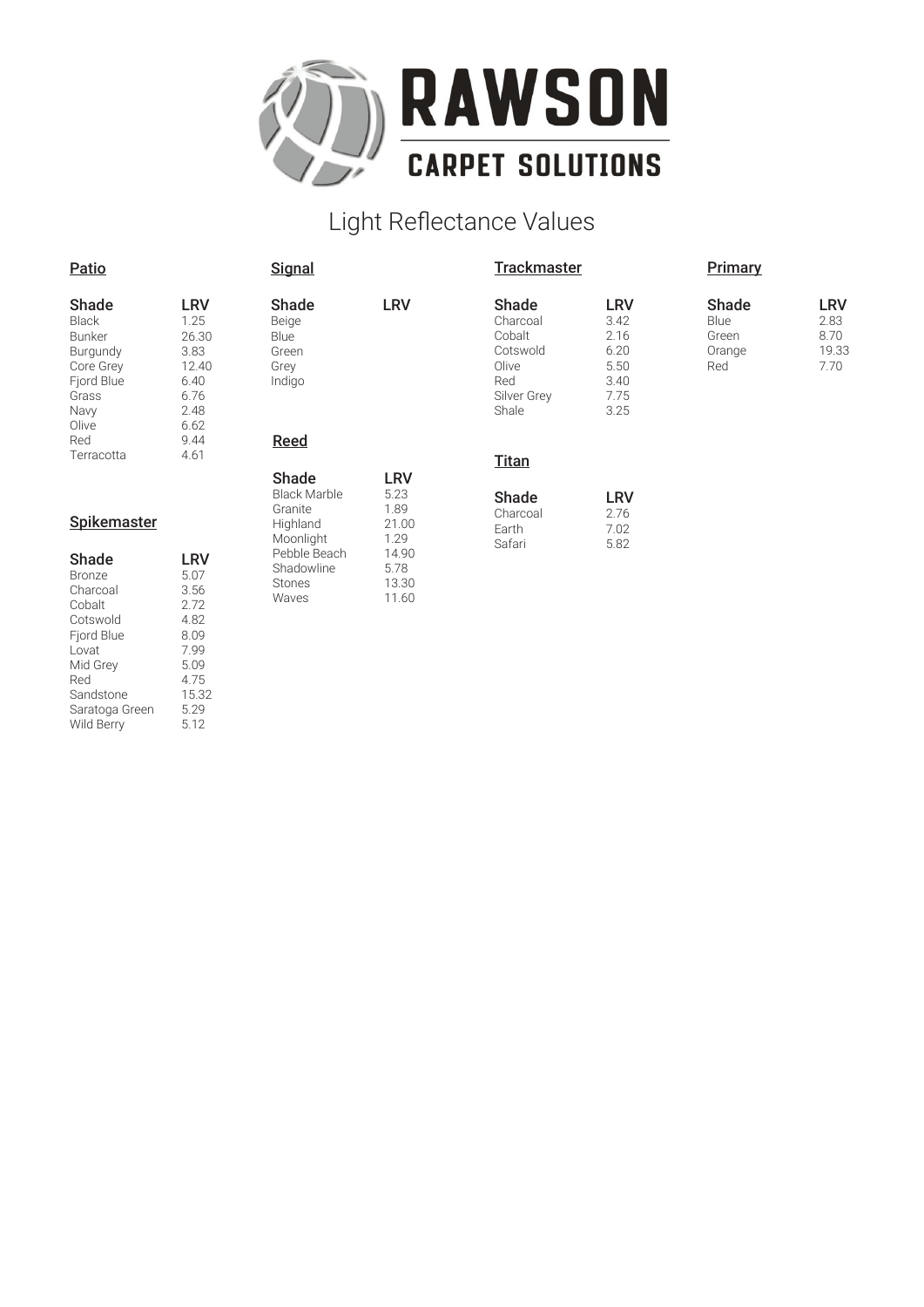

# **Jazz Loop Tile LRV Values**

| <b>Style</b>    | <b>Colour</b>          | <b>Y Reading</b> | <b>L</b> Reading |
|-----------------|------------------------|------------------|------------------|
| <b>SDN Loop</b> | <b>Grey Smoke</b>      | 10.76            | 39.84            |
| <b>SDN Loop</b> | <b>Spice Brown</b>     | 21.47            | 52.75            |
| <b>SDN Loop</b> | <b>Oak Brown</b>       | 12.91            | 42.49            |
| <b>SDN Loop</b> | <b>Chocolate Brown</b> | 6.32             | 30.78            |
| <b>SDN Loop</b> | <b>Blue Sky</b>        | 17.64            | 49.12            |
| <b>SDN Loop</b> | <b>Blue Azure</b>      | 12.11            | 42.69            |
| <b>SDN Loop</b> | <b>Blue Lake</b>       | 8.04             | 34.07            |
| <b>SDN Loop</b> | <b>Blue Ice</b>        | 15.28            | 44.15            |
| <b>SDN Loop</b> | <b>Blue Sapphire</b>   | 5.15             | 27.39            |
| <b>SDN Loop</b> | <b>Blue Haze</b>       | 8.91             | 34.89            |
| <b>SDN Loop</b> | Chilli Pepper          | 10.21            | 39.06            |
| <b>SDN Loop</b> | <b>Lovat Green</b>     | 12.34            | 40.45            |
| <b>SDN Loop</b> | <b>Moss Green</b>      | 11.98            | 42.92            |
| <b>SDN Loop</b> | <b>Grey Slate</b>      | 18.23            | 47.81            |
| <b>SDN Loop</b> | Mountain               | 14.82            | 45.66            |
| <b>SDN Loop</b> | <b>Rustic</b>          | 9.46             | 36.19            |
| <b>SDN Loop</b> | Grape                  | 5.3              | 27.93            |
| <b>SDN Loop</b> | <b>Biscuit</b>         | 27.11            | 58.98            |
| <b>SDN Loop</b> | <b>Spring</b>          | 19.21            | 50.47            |
| <b>SDN Loop</b> | Trism                  | 17.4             | 47.87            |
| <b>SDN Loop</b> | <b>Black</b>           | 2.25             | 16.89            |
| <b>SDN Loop</b> | Red                    | 9.53             | 36.44            |
| <b>SDN Loop</b> | Liquorice              | 12.05            | 41.76            |
| <b>SDN Loop</b> | Granite                | 9.98             | 38.01            |
| <b>SDN Loop</b> | Spanish Sky            | 9.16             | 36.16            |
| <b>SDN Loop</b> | Blackbean              | 4.06             | 24.22            |